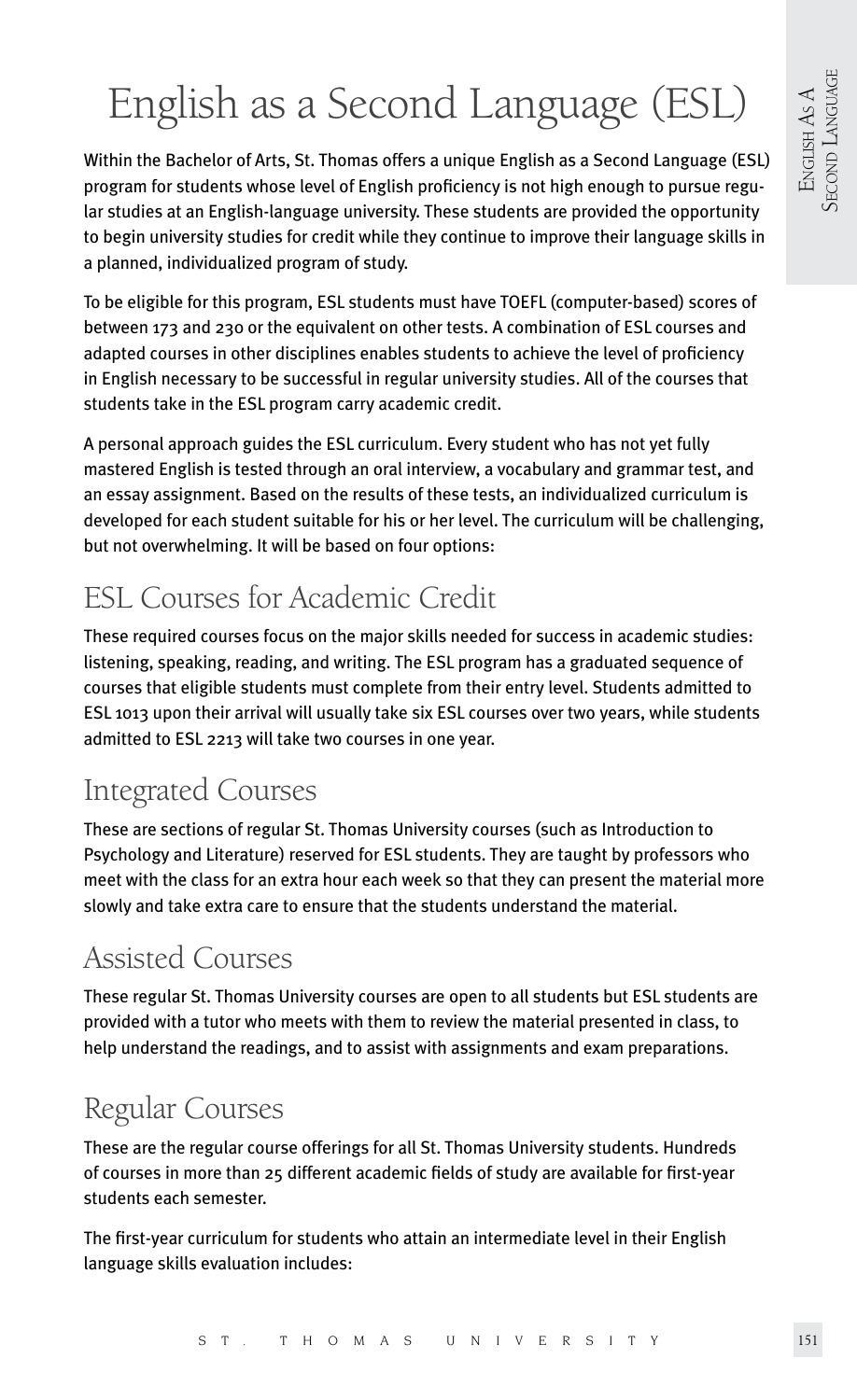#### *Semester 1*

ESL 1013 English for Academic Purposes: Reading and Writing I ESL 1033 English for Academic Purposes: Speaking and Listening I Two Integrated Courses One Assisted Course (optional)

#### *Semester 2*

ESL 1023 English for Academic Purposes: Reading and Writing II ESL 1043 English for Academic Purposes: Speaking and Listening II One Integrated Course Two Assisted Courses (optional)

### Intersession and Summer Session

Some full-time ESL students may be best served by taking fewer than five courses per semester, which is the normal full-time course load. The university therefore permits ESL students who are directed to take fewer than five courses to make up those credits at Intersession (May-June) or Summer Session (July-August) free of charge.

### Admission Requirements

Students who meet the following minimum English Language Proficiency scores and the St. Thomas academic admission requirements are eligible for the ESL program: TOEFL: 61 (Internet-based), TOEFL: 173 (computer-based), TOEFL: 500 (paper-based), MELAB: 69, IELTS: 5.0.

Students with TOEFL scores of 88-89 (Internet-based), 230 (computer-based), 570 (paperbased) or a MELAB score of 80 or an IELTS score of 6.5 or greater are eligible to take five regular academic courses but may take integrated and assisted courses if they wish.

#### **Regulations**

- 1. The ESL program has a graduated sequence of courses that eligible students are required to complete from their entry level. For example, students admitted to ESL 1013 upon their arrival will usually take six ESL courses over two years, while students admitted to ESL 2213 will take two courses in one year.
- 2. Students who want to leave the program before they have completed it must convince the Director that they have the required English language skills by achieving a grade of A- on their last ESL course and one of the following scores on an external test: 60 on CAEL; 230 on TOEFL (computer-based) or 88 on TOEFL:BT. The CAEL test is available at Saint John College at UNB-Saint John, NB and TOEFL tests are available in Sackville, NB and Halifax, NS. Students must arrange and pay for these tests themselves.
- 3. Students must successfully pass the first-year courses before moving on. A student who fails the first-year courses twice is excluded from the ESL program. These students would be eligible to reapply to St. Thomas University when they can demonstrate that their English language skills are stronger.
- 4. Students taking courses in the ESL program are restricted to a total of 15 credit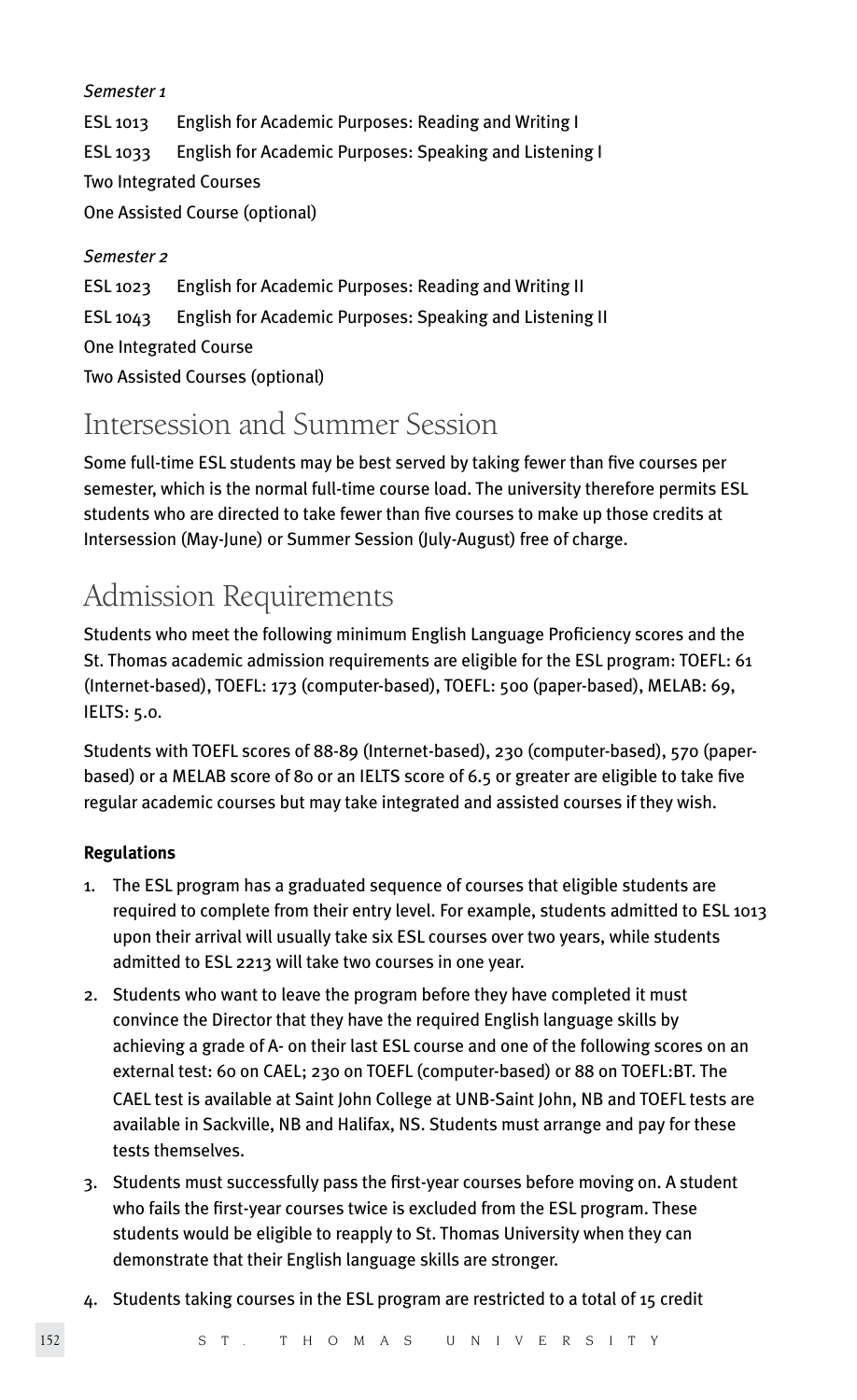hours per semester. In exceptional cases, the Director may permit a student to exceed this course load.

5. The pedagogical strategies used in language courses require active participation from students. Attendance is obligatory in the ESL courses. A student who misses over 10% of an ESL course without a justifiable reason will be dismissed from the program.

### ESL Courses

#### **ESL-1013. English for Academic Purposes: Reading and Writing I**

This course helps students whose first language is not English develop the reading and writing skills required in university studies. The reading techniques to be taught will include skimming, previewing, predicting and in-depth analyzing. The types of writing practiced will be summaries, paraphrases and essays (expository, and comparison and contrast). Vocabulary-building and grammar will also be important components of the course. Co-requisite: ESL 1033.

#### **ESL-1023. English for Academic Purposes: Reading and Writing II**

This course will help students whose first language is not English further develop academic reading and writing skills. The reading techniques to be improved will include skimming, previewing, predicting and in-depth analyzing. The types of writing practiced will be summaries, paraphrases and essays (cause and effect, and persuasive). Vocabulary-building and grammar will also be important components of the course. Students will also develop their ability to conduct library-based research and to synthesize information for writing assignments. Prerequisite: ESL 1013 or Director's permission. Co-requisite: ESL 1043.

#### **ESL-1033. English for Academic Purposes: Speaking and Listening I**

This course helps students whose first language is not English to develop the speaking and listening skills required in university studies. The basic elements of oral expression and comprehension will be studied: sounds, word and sentence stress, rhythm, intonation, comprehension of weak forms, and connected speech. Listening skills will include intensive, selective and interactive tasks, such as note-taking. Speaking functions will include presenting information, asking questions and debating. 6 hours per week. Co-requisite: ESL 1013.

#### **ESL-1043. English for Academic Purposes: Speaking and Listening II**

This course helps students whose first language is not English to develop the speaking and listening skills required in university studies. The basic elements of oral expression and comprehension will be studied: sounds, word and sentence stress, rhythm, intonation, comprehension of weak forms, and connected speech. Listening skills will include intensive, selective and interactive tasks, such as note-taking. Speaking functions will include presenting information, asking questions and debating. 6 hours per week. Prerequisite: ESL 1033 or Director's permission. Co-requisite: ESL 1023.

#### **ESL-2213. Advanced English for Academic Purposes I**

This course is designed to assist ESL students in meeting the language-related expectations of university courses. The primary focus will be on academic writing skills. Attention will also be devoted to listening, speaking, reading, grammar, and vocabulary acquisition. Language skills will be linked to academic content from a number of disciplines. The course is intended for students whose first language is not English and whose TOEFL scores are